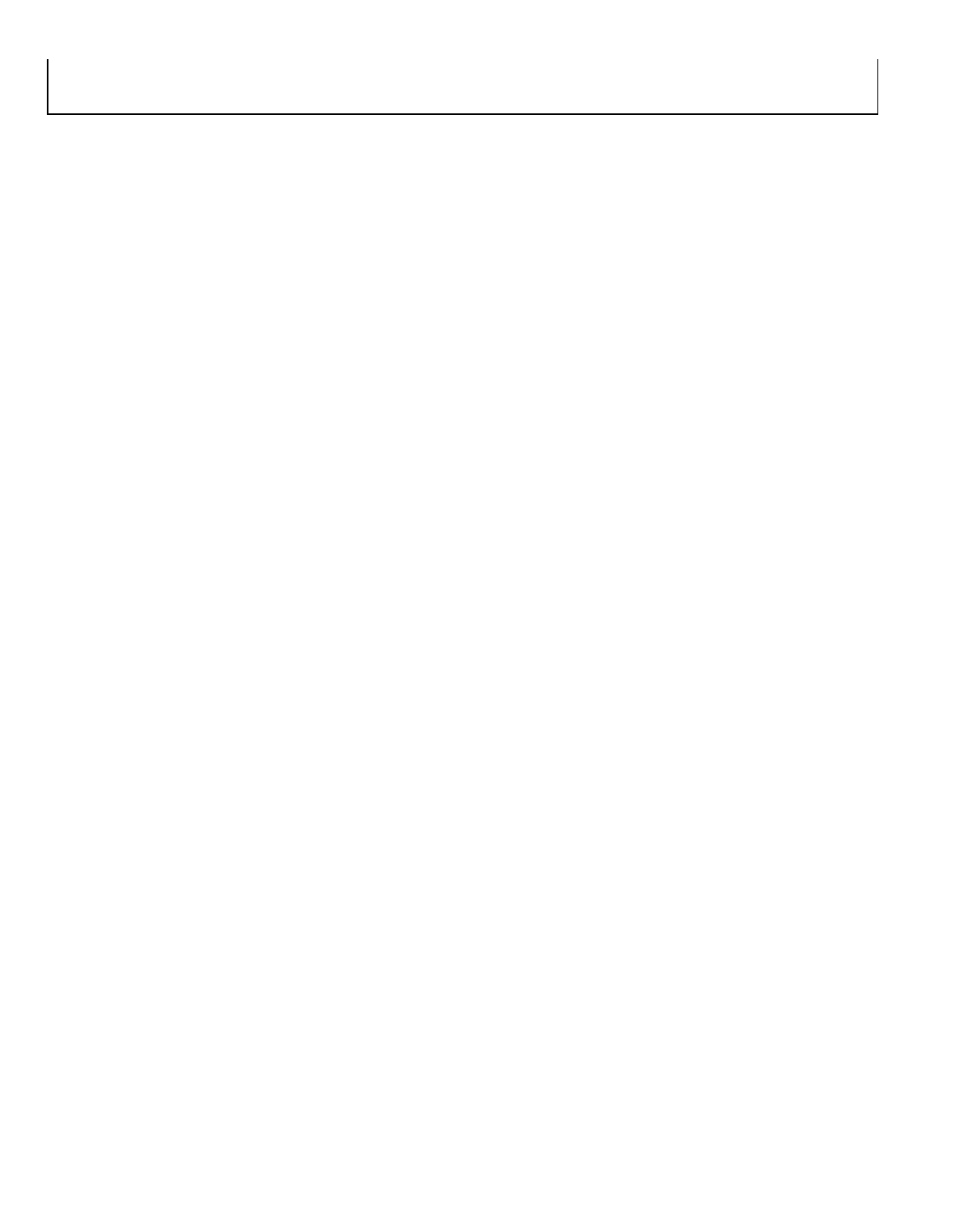

## UNIVERSITY OF CALCUTTA

**Name Of Work : Supplying, fitting and fixing of curtains of standard quality ( cotton or Velvet ) including the cost of eye holes, rod , holders, brackets etc. all complete at library of Academic Tower I building of Technology Campus, Saltlake under University of Calcutta.**

**N. I.T. NO. : Eng/CQ - 95/22 - 23 Date :06.05.2022**

**Estimated cost Put to Tender:- N.A.**

**Name of Agency:-**

**Address of Agency:-**

**Rate quoted by Agency:- …………….. …………… ……………………………….. (in figure and words)** 

**Signature of the Agency with date & stamp:-**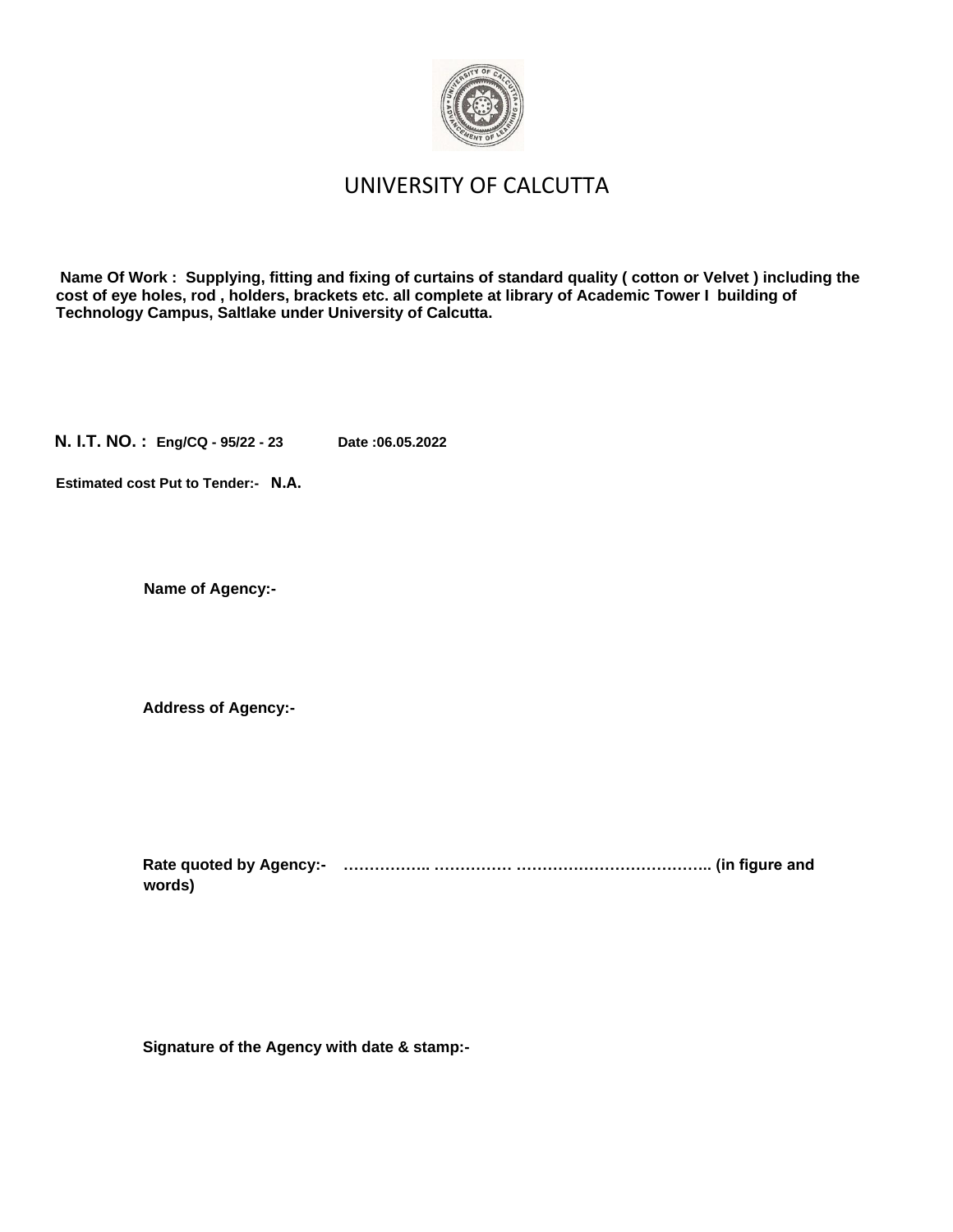

## UNIVERSITY OF CALCUTTA

**N. I.Q No : Eng/CQ - 95/22 - 23 Date :06.05.2022**

### TENDER AND CONTRACT FOR WORK

#### GENERAL TERMS AND DIRECTION FOR THE GUIDANCE OF CONTRACT

- 1. Eligible Tenders will have to download the tender papers from the website & drop the filled tender papers signed with seal and date at every page along with copy of Valid Trade license's, GST & PAN and Credential for satisfactory completion of similar nature of job amounting to at least seventy five percent of the job value in a single tender from any Government, Govt. undertaking or University of Calcutta in the last three financial year in sealed envelope in the Tender box kept in the Office of the undersigned with in the specified time mentioned in the NIT which will be opened by the undersigned or by his representative with in the specified time and date mentioned in the NIT. The tendered must write the name of the work , NIT no , the date of opening and name of the bidder on the envelop failing which the tender will not be opened thus will be treated as cancelled.
- 2. The rate should be quoted after inspection of the site and inclusive of all incidental charges i.e. freight, insurances, labour insurances, handling charges, necessary government taxes, duties etc as well as the Water, Electricity charges which are to be paid as per rules .
- 3. The contractor shall be responsible to ensure compliance with the provision of minimum wages act 1948 as modified up to date and the rules made in respect of any employees, employed by the contractor directly or through the petty or subcontractor for the purpose of carrying this contract. The contractor shall be responsible for any damage, injury or loss caused by the work or workmen to any person, animal or material during the progress of work.
- 4. **Time Extension :**The allotted time for completion of the work is as specified in the NIT from the date of receipt of work order .Time is the essence of this contract. Normally no time extension will be granted. In case of prayer for extension of time the University authority has the full right reserved to grant it or discard it.
- 5. Liquidated damage will be charged to the contractor, if they fail to complete the work within the stipulated time as per contract@0.01% per day to a maximum limit of 10 % of the contract value .
- 6. **Earnest Money Deposit** A sum of 2(Two) % of the quoted amount in the form of CTS demand draft in favour of the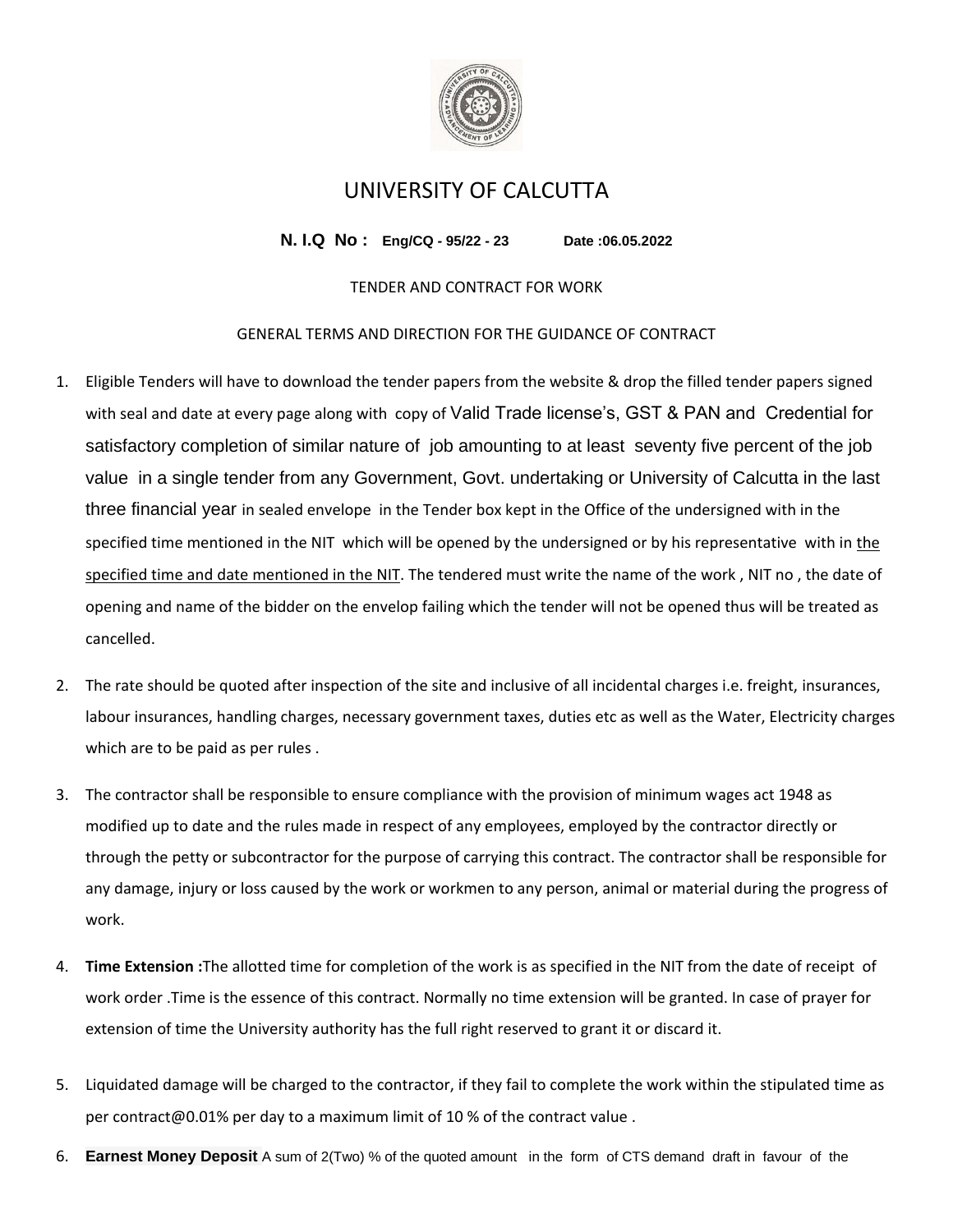University of Calcutta payable at Kolkata is to be attached with the Tender application as earnest money deposit, failing which the tender will be treated as cancelled. Exemption of EMD will not be allowed in any case. The Earnest Money Deposit (EMD)shall remain valid for a period of sixty days beyond the final tender validity period. The Bid Validity Period may be extended if required.

- 7. **Refund of Earnest Money Deposit (EMD):** Earnest Money Deposit (EMD) furnished by all unsuccessful bidders should be returned to them without any interest whatsoever, at the earliest after the expiry of the final bid validity period but not later than forty five days after the award of the contract. Earnest Money Deposit (EMD) of the successful tenderer should be returned, without any interest whatsoever, after deduction of security deposit @10% of the Tendered amount from his/her Running /final bill.
- 8. **Forfeiture of Earnest Money Deposit (EMD):** Earnest Money Deposit (EMD) of a tenderer shall be forfeited, if thetenderer withdraws or amends its tender or impairs or derogates from the tender in any respect within the period of validity of his tender. Further, if the successful tenderer fails to furnish the required performance security within the specified period, his Earnest Money Deposit (EMD) shall be forfeited.
- 9. **Additional Performance Security :**If the successful contractor's bid rate is 80% or less than the estimated amount put to tender the contractor will have to submit a Bank Guarantee amounting to 10% of the Tendered amount before issue of Work order failing which the EMD will be forfeited and the agency may be blacklisted. The Bank Guarantee should be valid till the end of the contract period and shall be renewed accordingly if required. This bank Guarantee is an Additional Performance Security .So provision of deducting Security deposit from bills will hold goods per relevant clause of the contract. The bank Guarantee shall be returned immediately on successful completion of contract.
- 10. **Refund of Additional Performance Security:** Performance Security should be refunded to the supplier without any interest, whatsoever, after he duly performs and completes the contract in all respects but not later than sixty days of completion of all such obligations under the contract.
- 11. **Forfeiture of Performance Security:** Performance security is to be forfeited and credited to University of Calcutta in the event of a breach of contract by the tenderers, in terms of the relevant contract.
- 12. **Verification of the Bank Guarantees:** Bank Guarantees submitted by the tenderers as Earnest Money Deposit(EMD)/Performance Security need to be immediately verified from the issuing bank before its acceptance, through written communication.
- 13. Returned of **Security Deposit**: The University authority will retain a sum amounting to 10% of the bill of the contract for a period of six months from the date of completion of work as Security Deposit which will be released after a period of six months from the date of completion of the work on application.
- 14. **EMD and Additional Performance security(If applicable) should be paid in favour of UNIVERSITYOF CALCUTTA payable at Kolkata .EMD must be attached with the tender in sealed envelope, failing which the tender will be treated as cancelled.**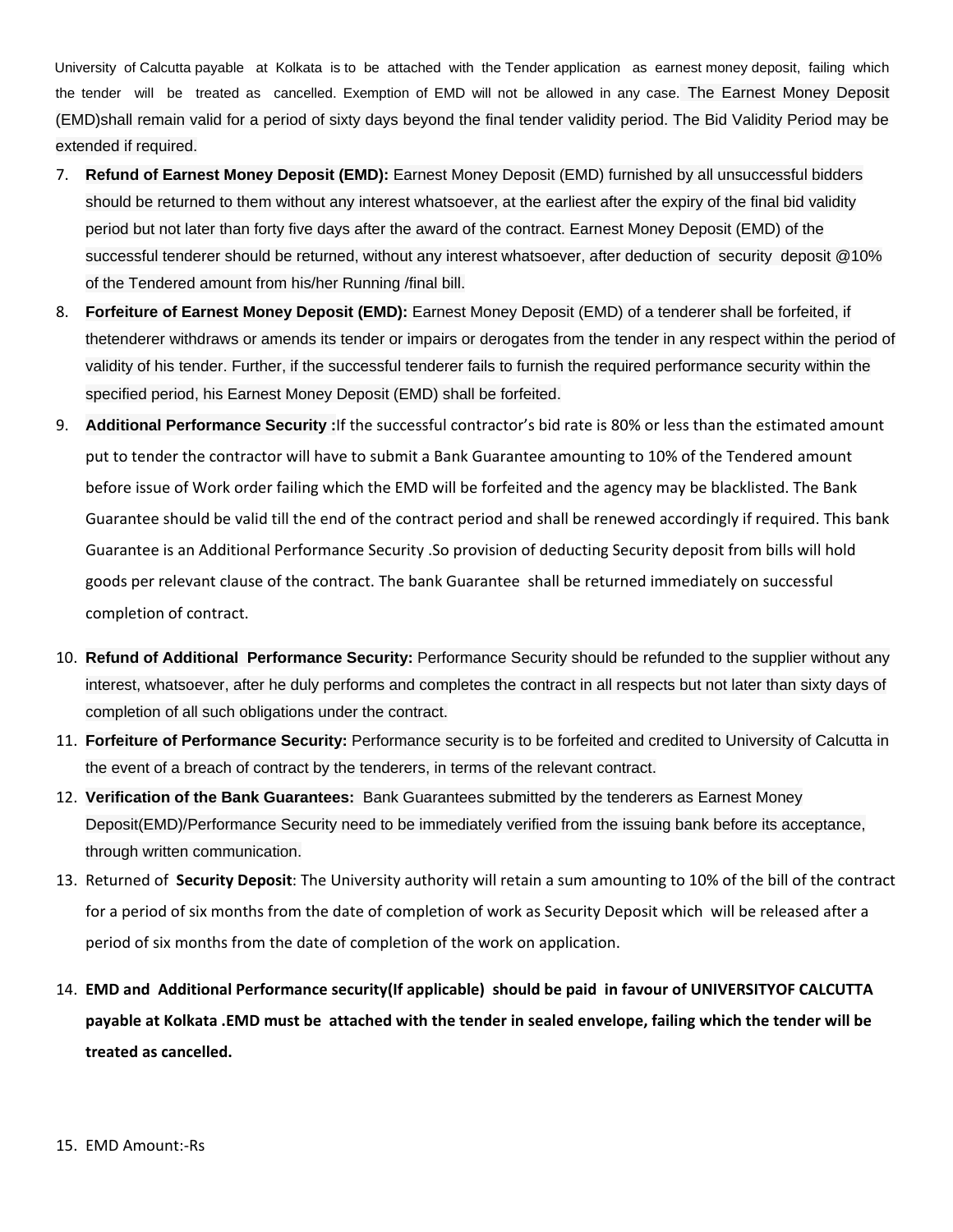| D.<br>υ.ι |  |  |
|-----------|--|--|
|           |  |  |

Name of Issuing Bank:--

B ranch :-

16. Work is to be carried out as per specification laid in the B.O.Q or PWD specification as per instruction of the University Engineer or his representative.

17.The materials brought to site for execution of the work should by no means be taken out of site without the permission of the Engineer C.U.

18. The rates must be quoted in words and in figure, otherwise the tender will be cancelled.

19. The University will not be bound to accept the lowest bidder.

- 20. The University will not supply any materials to the contractor.
- 21. The contractor will work under the strict supervision of the Engineer/ Sub-Assistant Engineer. The estimate given along with the tender are provisional payment will be made on the actual work done jointly measured by the Engineer or his representative ( Sub-Assistant Engineer)& the contractor or his representative. The contractor will have to submit bill in printed format in duplicate .

22. The contractor will have to take necessary instruction from the Engineer CU/ Sub-Assistant Engineer regarding the execution of work.

23. Defects & liability Period :-The defect & liability period will be for a period of 6(six) months from the date of completion of the job. Any defects pointed out during this period has to be mend good by the agency at his/her own cost, failing which the retention money will be forfeited.

**24. After issuing the work order to the successful tenderer, if he fails to commence the work or unable to complete the work, then the EMD /Performance security amount of the said tenderer will be forfeited and no claim will be entertained.** 

Sd/-

University Engineer

Name of the Agency:

Address :-

**Signature of the Agency with date & stamp:-**